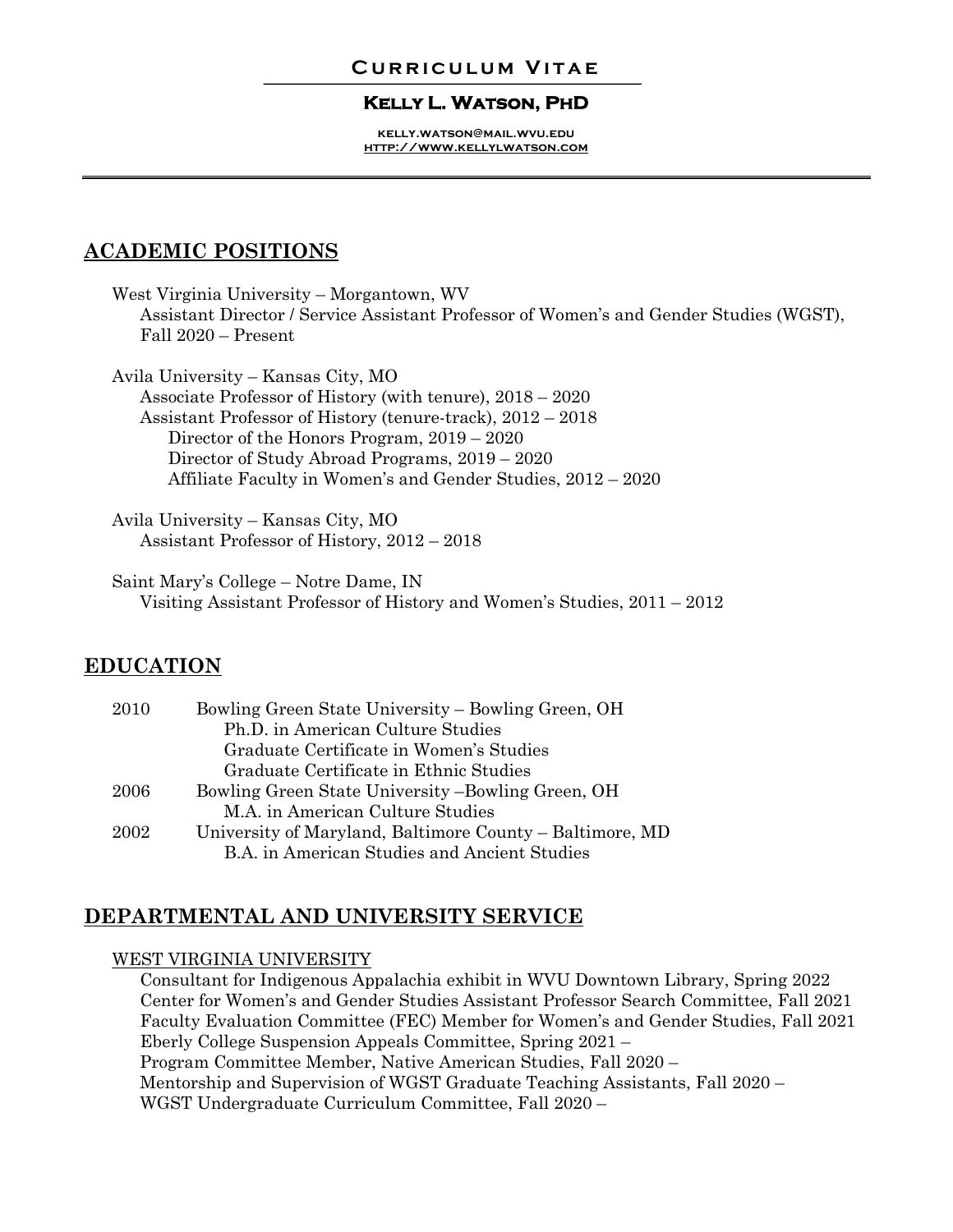WGST Assessment Committee, Fall 2020 – WGST New Student Orientation Committee, Fall 2020 – WGST Webmaster, Fall 2020 – WGST Awards Committee, Fall 2020 – WGST Graduate Curriculum Committee, Fall 2020 –

## AVILA UNIVERSITY

Elected member of the Rank and Tenure Committee, Fall 2019 – Spring 2020 Member of Honor's Program Task Force, Spring 2018 – Spring 2020 Co-writer (with Ashley Fansher) of the proposal for a new Honors Program (approved by Board of Trustees, September 27, 2019) Women's and Gender Studies Steering Committee. Spring 2013 – Spring 2020 Women's and Gender Studies Advisory Council. Fall 2012 – Spring 2020 History Department Liaison to the School of Education. Spring 2014 – Spring 2020 Member of Promotion and Tenure Peer-Review Committee for Abigail Lambke (English) – Fall 2018 Appointed Member of the University Reorganization Taskforce, Fall 2017 – Spring 2018 History Content Area Supervisor for Social Studies Secondary Education Students. Spring 2014 – Spring 2020 History Department Academic Advisor. Spring 2013 – Spring 2020 Faculty Assembly. Fall 2012 – Spring 2020 Member of the Foundations Curriculum Revision Task Force Member of First Year Seminar Task Force Appointed Member of the Dean's Transfer Student Task Force. Fall 2015 – Spring 2016 Appointed Member of the University Higher Learning Commission Accreditation Task Force on Resources, Planning, and Institutional Effectiveness. Fall 2015 – 2017

Elected Member of the Enrollment and Academic Progress Committee. Fall 2014 – Spring 2017

History Department Liaison to the Office of Marketing and Communications for the Departmental Website Redesign – 2013

### THESIS AND DISSERTATION SUPERVISION

David Riser, West Virginia University. English MA Thesis, 2022 –

Phares Lee, West Virginia University. Honors Excel Thesis, 2021 –

Catherine Ferrari, West Virginia University. History PhD Dissertation Committee Member, 2021 –

# **PROFESSIONAL SERVICE AND DEVELOPMENT**

### SERVICE TO THE PROFESSION

Member of the Western Association of Women Historians, 2022 – Present Member of the Native American and Indigenous Studies Association, 2021 – Present Panel Moderator for "Re-shaping Narratives of 'Discovery' and 'Conquest'" at the Fall of Tenochtitlan, 500 Years On: Challenging Narratives of European Conquest and Commemoration, Nottingham Trent University (UK) – August 2021 Member of the National Women's Studies Association, 2021 – Present Member of Ethnohistory Society, 2021 – Present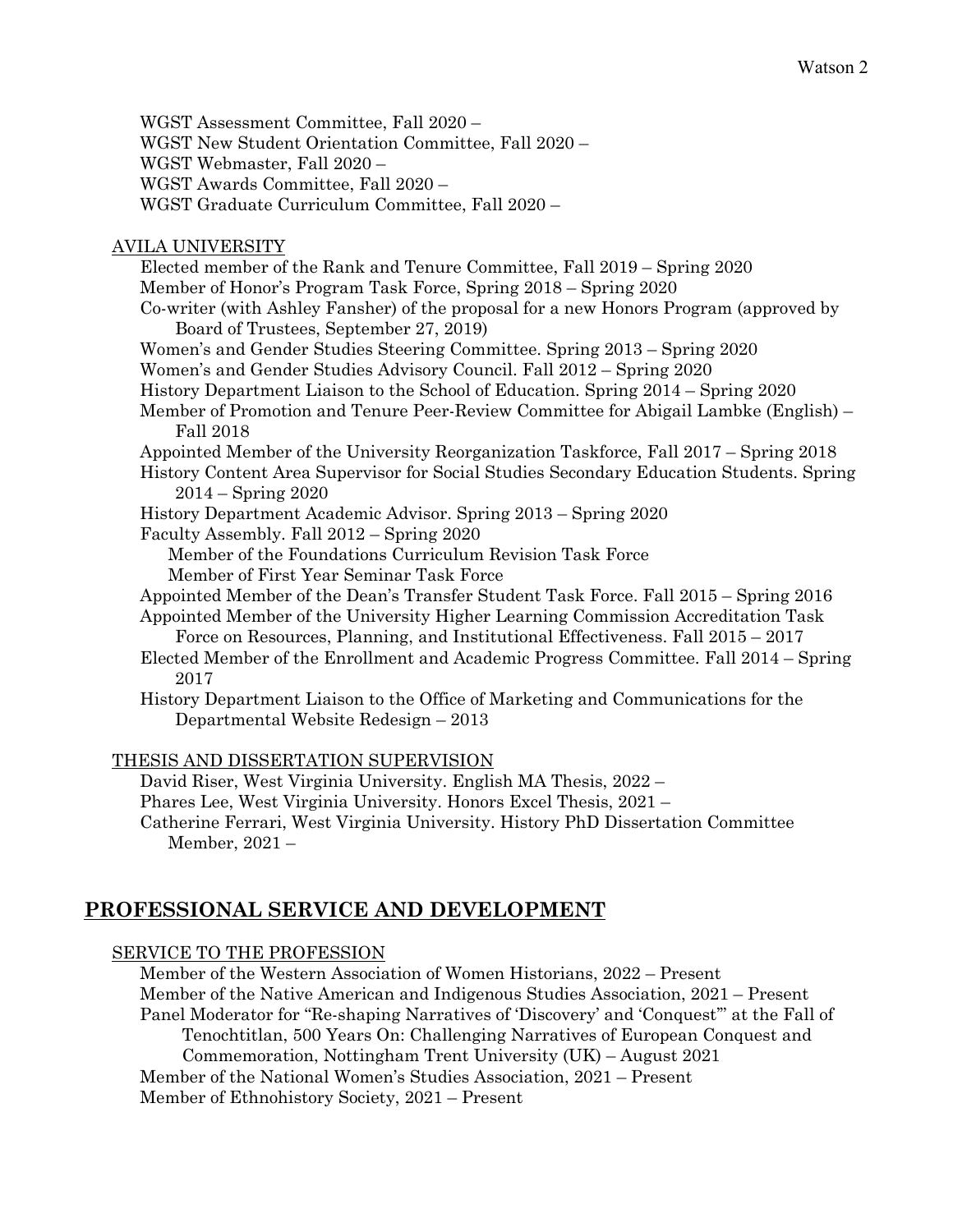- Manuscript Reviewer for *Palgrave* (2021), *Essays in History* (2019)*, Journal of Early American History* (2018)*, Journal of American History* (2017) and *New England Quarterly* (2016)
- Member of the Omohundro Institute for Early American History and Culture, 2017 Present
- Panel Moderator for "Decolonial Approaches" at the Pocahontas and After: Historical Culture and Transatlantic Encounters, University of London – March 2017
- Panel Moderator for "Challenging the 'British' Atlantic" at the Cannibalism in the Early Modern Atlantic Conference, University of Southampton (UK) – June 2015
- Member of the American Historical Association, 2009 Present
- Member of the Organization of American Historians, 2012 Present
- Advanced Placement US History Exam Grader, 2011 2014
- Panel Moderator for "Power and Gender in Latin America" at the Latin American/Latino Studies Conference at Bowling Green State University – Mar. 2009
- Panel Moderator for "Death as/and Spectatorship" at the Beholding Violence: A Conference on Medieval and Early Modern Culture Conference at Bowling Green State University – Feb. 2008

Editorial assistant for Eithne Luibheid, Americas Editor for *Women's Studies International Forum.* Bowling Green State University, Fall 2004 – Spring 2005

### OTHER CONSULTING, PROFESSIONAL DEVELOPMENT, AND EXPERIENCE

Intensive Program Assessment Workshop, West Virginia University. Summer 2021

- West Virginia Governor Appointed Women's Suffrage Memorial Committee, 2021 –
- (Pro-bono) Historical Consultant for Deputy District Attorney of Riverside County, CA, 2019
- Title IX Responsible Personnel Training. Avila University. Fall 2016.
- Online Pedagogy Training at Saint Mary's College. Spring 2012
- Online Facilitation Training conducted by Interactive Distance Education for all Learners (IDEAL). Bowling Green State University, Spring 2007
- Member of the professional development group "Writing Visual Culture" at the Institute for the Study of Culture and Society. Bowling Green State University, 2006 – 2008
- Archaeological Lab Assistant, R. Christopher Goodwin and Associates (Frederick, MD)

## **PUBLICATIONS AND MANUSCRIPTS**

### MONOGRAPHS:

*Insatiable Appetites: Imperial Encounters with Cannibals in the North Atlantic World.* New York University Press, *Early American Places* series. Hardback: April 2015. Paperback: April 2017.

Reviews of *Insatiable Appetites:*

Sharon Block, *The American Historical Review* (April 2016) Surekha Davies. *Hispanic American Historical Review* vol. 98, no. 3 (2018) Helen Dewar. *Canadian Historical Review* vol. 98, no. 1 (March 2017) Rebecca Earle. *Journal for Eighteenth Century Studies.* vol. 40, no. 2 (June 2017) Ignacio Gallup-Diaz. *Journal of Interdisciplinary History* vol. 47, no 1 (2016) Jeremiah Garsha. *Itinerario,* vol. 43, no 1 (2019) Rachel Herrmann. *Journal of Early Modern History* vol. 20 (2016)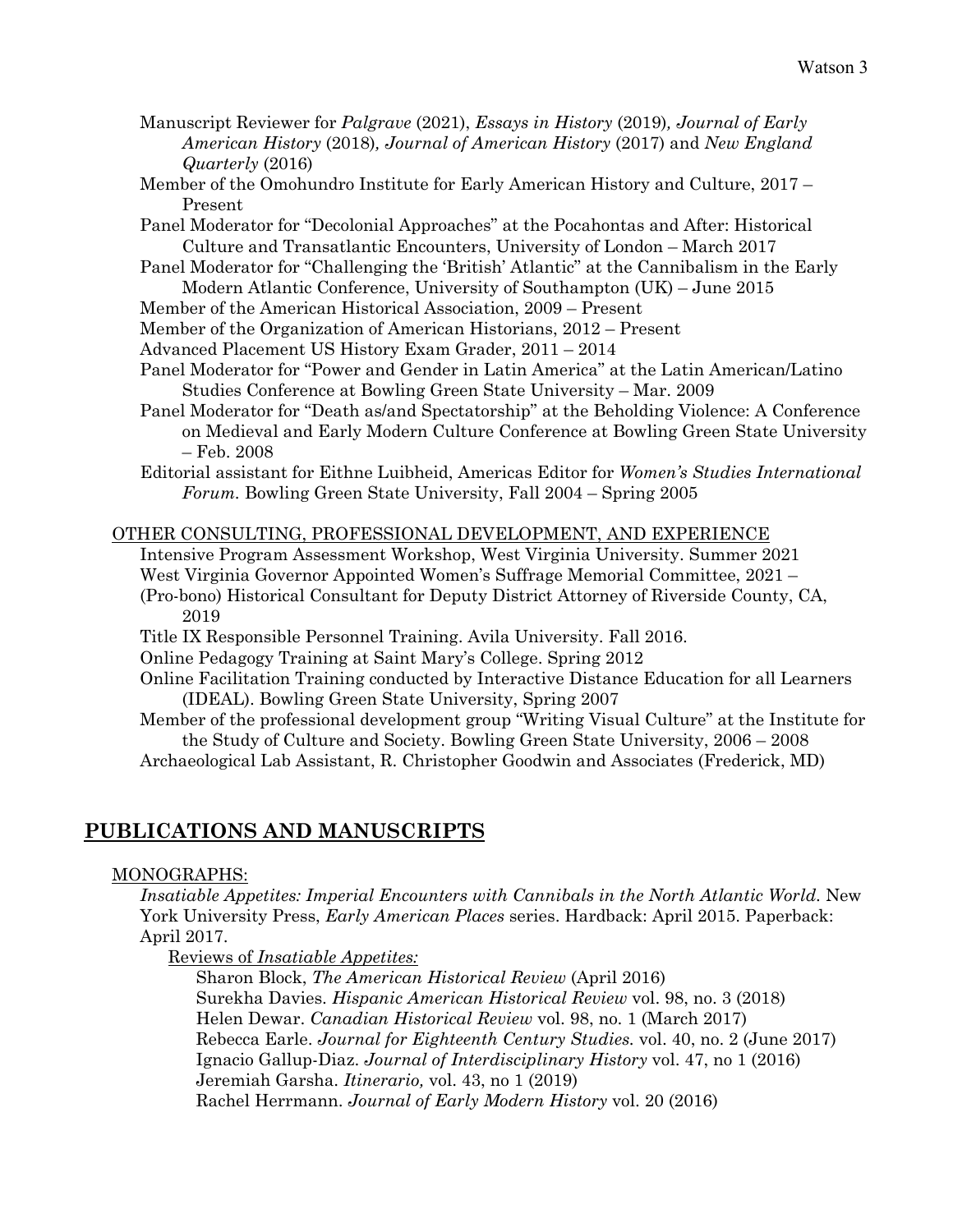Michael Lacombe. *The Americas*, vol. 74, no. 4 (October 2017) James H. O'Donnell. *The Historian*, vol. 79, no. 4 (Winter 2017) Colin Ramsay. *Early American Literature,* vol. 53, no. 1 (2018) Peter Rushton. *The Seventeenth Century* vol. 31, no. 1 (2016) Sandra Slater. *Journal of American History*, vol. 103, no 1 (June 2016) Leslie Tuttle. *Journal of Jesuit Studies* vol. 3 (2016)

### PEER REVIEWED JOURNAL ARTICLES:

"Mary Kittamaquund Brent, 'The Pocahontas of Maryland:' Sex, Marriage and Diplomacy in the 17th century Chesapeake." *Early American Studies,* vol. 19, no 1 (Winter 2021): 24- 63.

### CHAPTERS IN EDITED VOLUMES:

**Book Award**

"Sex and Cannibalism: The Politics of Carnal Relations between Europeans and American 'Anthropophagites.'" In, *To Feast on Us as Their Prey: Cannibalism in the Early Modern Atlantic* edited by Rachel Herrmann. University of Arkansas Press, February 2019. **2020 Edited Volume Winner, Association for the Study of Food and Society** 

# OTHER PEER-REVIEWED PUBLICATIONS:

"Cannibalism." *Oxford Bibliographies* in "Atlantic History." Edited by Trevor Burnard. New York: Oxford University Press, 28 November 2018.

http://www.oxfordbibliographies.com/view/document/obo-9780199730414/obo-9780199730414-0307.xml

"The Enigmatic Spinster." Essay published on the peer-reviewed blog *Nursing Clio.* 12 October 2017. https://nursingclio.org/2017/10/12/the-enigmatic-spinster/

### BOOK REVIEWS:

- *Journal of American History*, vol. 108, no. 3 (December 2021), 574-575. Review of Prieto, Laura R. and Stephen R. Berry, eds. *Crossings and Encounters: Race, Gender, and Sexuality in the Atlantic World*. The Carolina Lowcountry and the Atlantic World Series. Columbia: University of South Carolina Press, 2020.
- *The Journal of American History*, vol. 107, no. 1 (June 2020), 180-181. Review of Tortorici, Zeb. *Sins Against Nature: Sex and Archives in Colonial New Spain.* Durham, NC: Duke University Press, 2018.
- *The Americas: A Quarterly Review of Latin American History*, vol. 75, no. 2 (April 2018). Review of Yaremko, Jason. *Indigenous Passages to Cuba*. Gainesville: University of Florida Press, 2016.
- *Journal of Jesuit Studies*, vol. 5, issue 1 (2018). Review of Davies, Surekha. *Renaissance Ethnography and the Invention of the Human: New Worlds, Maps and Monsters*. Cambridge University Press, 2016.
- *Journal of American History* vol. 103, no. 3 (December 2016). Review of Hinsley, Curtis M. and David R. Wilcox, eds. *Coming of Age in Chicago: the 1893 World's Fair and the Coalescence of American Anthropology.* Lincoln: University of Nebraska Press, 2016.
- *New West Indian Guide,* vol. 90, Issue 3-4 (2016). Review of Githire, Njeri. *Cannibal Writes: Eating Others in Caribbean and Indian Ocean Women's Writing*. Urbana: University of Illinois Press, 2015.
- *Journal of American Studies*, vol. 44, issue 1 (February 2010). Review of Eustace, Nicole. *Passion is the Gale: Emotion, Power, and the Coming of the American Revolution*.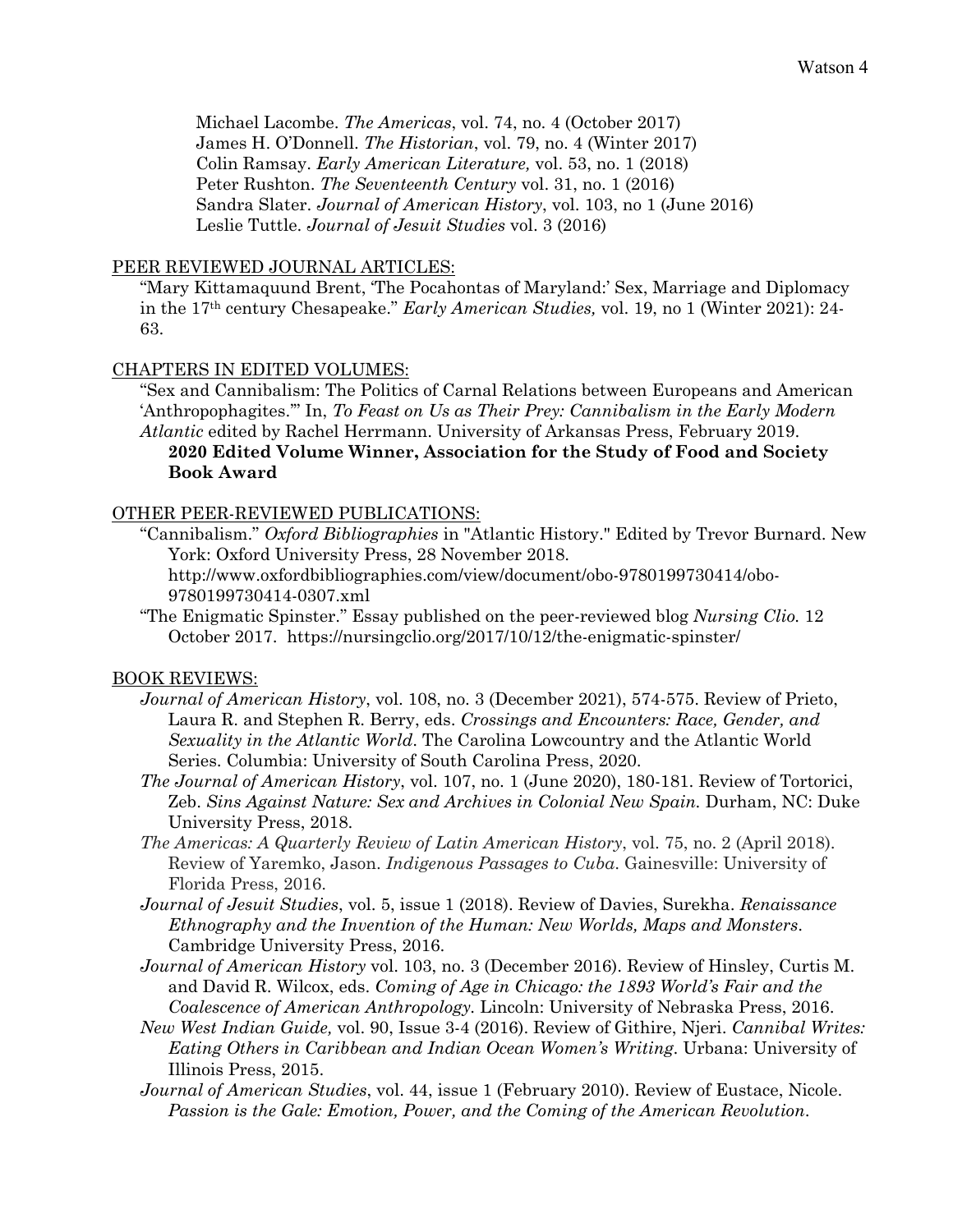Published for the Omohundro Institute of Early American History and Culture, Williamsburg, Virginia. Chapel Hill, University of North Carolina Press, 2008.

- *Atlantic Studies: Literary, Cultural, and Historical Perspectives*, vol. 6, issue 1 (April 2009). Review of Miller, Christopher L. *The French Atlantic Triangle: Literature and Culture of the Slave Trade.* Durham, NC: Duke University Press, 2008.
- *Atlantic Studies: Literary, Cultural, and Historical Perspectives*, vol. 5, issue 1 (April 2008). Review of Weaver-Hightower, Rebecca. *Empire Islands: Castaways, Cannibals, and Fantasies of Conquest*. Minneapolis: University of Minnesota Press, 2006.

## RESEARCH/PUBLICATIONS IN PROGRESS:

- "The Colonial Scientist as Pied Piper: The Appetites of D. Carleton Gajdusek in Papua New Guinea." Proposal accepted by editors of "Disease and Exploration" special issue of *Terrae Incognitae.*
- *The Pied Piper of New Guinea: The Sexual and Scientific Appetites of D. Carleton Gajdusek.*  Book proposal in progress for trade press submission.
- *A Cultural History of Cryptids,* research in progress for a co-edited volume with Rachel Dean-Ruzicka (Georgia Tech), Christine Hoffman (WVU), and Cassandra Jones (University of Cincinnati)
- *Spinsters and Bachelors: Opting Out of Sex in Early America*. Book proposal in progress "The Inheritance of 'Princess' Mary Kittamaquund Brent: Piscataway Matrilineality and

Tayac Succession in a Cross-Cultural Context." Article in progress.

"'Margaret Brent, Spinster:' Marital Status, Catholic Identity, and Power in Colonial Maryland." Article in progress.

# **FELLOWSHIPS, GRANTS, AND AWARDS**

Hall Center for the Humanities at the University of Kansas, Visiting Regional Humanities Faculty Fellowship, 2020 (\$5,000)

Avila University Distinguished Scholar for 2017-2018

- Avila University Competitive Faculty Scholarship Grant, 2013, 2015, 2017, 2019 (\$1,200 \$1,500)
- Avila University Provost's Research Travel Grant, 2017 (\$900)
- Avila University History Department Travel Grant, 2015 (\$1,000)
- Bowling Green State University, Program in American Culture Studies nominee for Dissertation of the Year, 2010
- Bowling Green State University Distinguished Dissertation Fellow, Fall 2009 Summer 2010 Bowling Green State University Graduate Assistantship, Fall 2004 – Spring 2009

# **TEACHING EXPERIENCE**

### INTRODUCTORY UNDERGRADUATE

Feminist Histories and Practices West Virginia University, Spring 2021, Spring 2022 Early American History Survey Avila University, Fall 2012 – 2019 Saint Mary's College, Fall 2011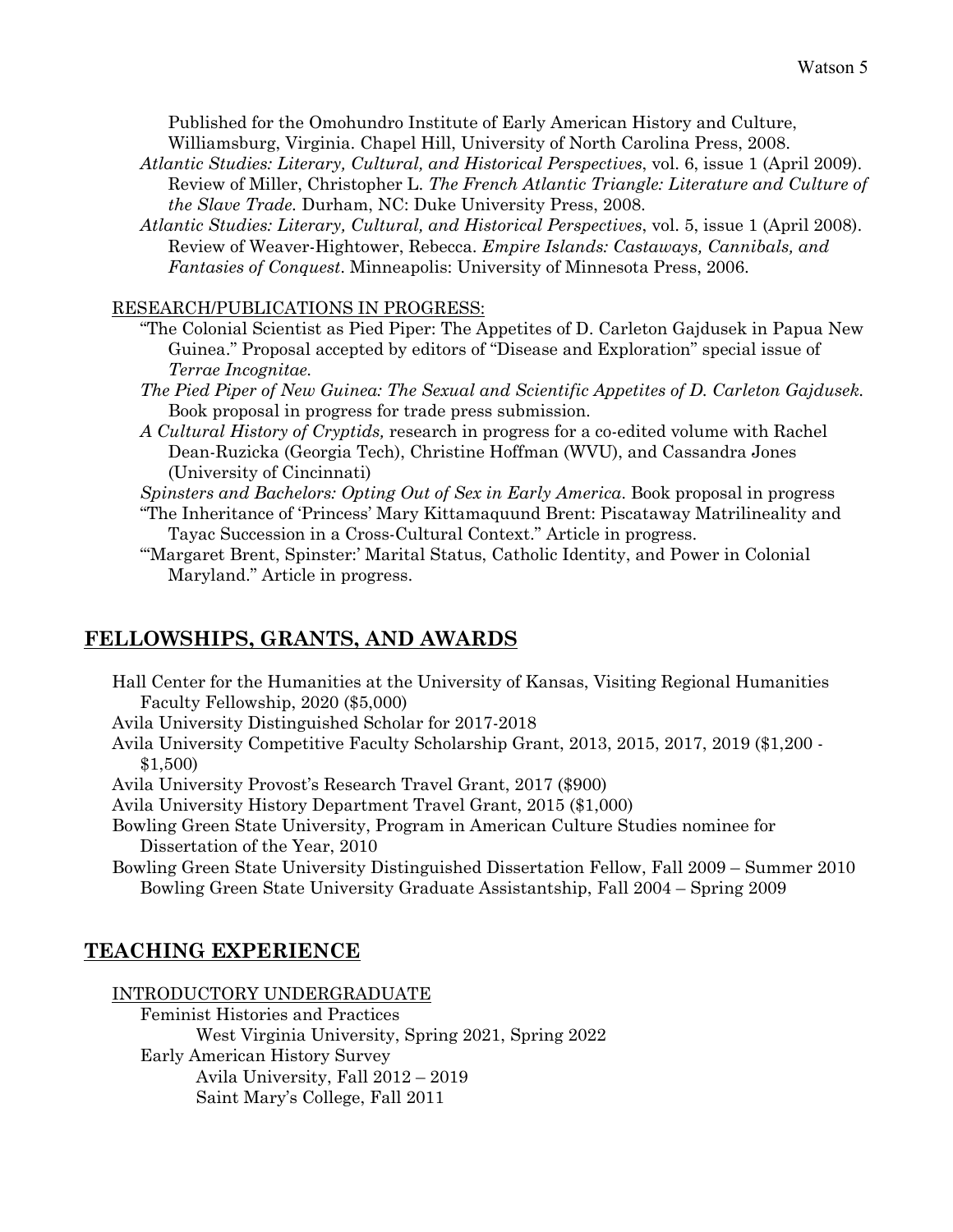Bowling Green State University, Spring 2009 Bowling Green State University (co-taught with Ed Danziger), Fall 2008 Modern American History Survey Avila University, Spring 2013 – Spring 2015 and Spring 2017 – Spring 2020 Saint Mary's College, Spring 2012 Introduction to Women's Studies Saint Mary's College, Fall 2011 and Spring 2012 Cultural Pluralism in the United States Bowling Green State University, Fall 2010 African American History Owens Community College, Fall 2010

### ADVANCED UNDERGRADUATE

Teaching Practicum West Virginia University, Spring 2022, (Fall 2022) Sexuality in American Culture (online asynchronous) West Virginia University, Fall 2021, (Fall 2022) Capstone Seminar in Women's and Gender Studies West Virginia University, Fall 2021, (Fall 2022) Men and Masculinities West Virginia University, Spring 2021 American Slavery and the Slave Trade Avila University, Fall 2012, Spring 2015, Spring 2018, and Spring 2020 Bowling Green State University, Spring 2011 Images and Realities of Gender (co-taught with Dr. Leslie Dorrough Smith, Associate Professor of Religious Studies) Avila University, Spring 2014 – Spring 2020 Senior Thesis Avila University, Spring 2016, Fall 2016, Fall 2018, and Spring 2020 Sex and Sexuality in America Avila University, Fall 2017 and Fall 2019 Historical Research Avila University, Fall 2014, Spring 2016, Fall 2017, and Fall 2019 Revolutionary America to 1815 Avila University, Fall 2012, Spring 2016, Spring 2019 American Women's History Avila University, Spring 2013, Fall 2015, and Fall 2018 American Frontiers Avila University, Spring 2014 and Spring 2017 American Empires Avila University, Fall 2016 Race, Sex, and Gender in the Americas, 1400-1800 Saint Mary's College, Spring 2012 Latin America Before Independence Bowling Green State University, Fall 2010 Frontiers in American Culture (online asynchronous) Bowling Green State University, Summer 2009 Cultural Pluralism in the United States (online asynchronous)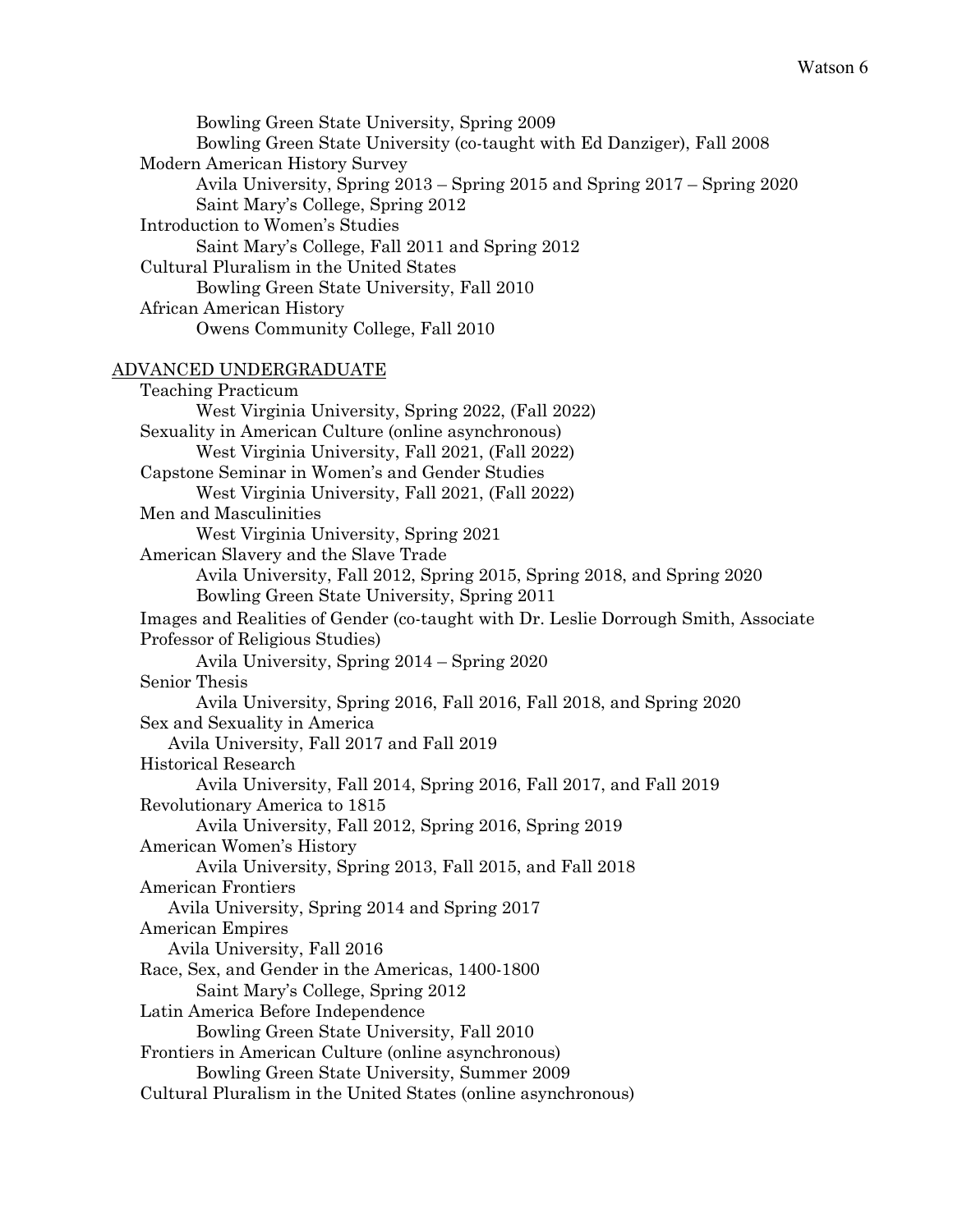Bowling Green State University, Summer 2007

GRADUATE Teaching Practicum (co-taught with Sharon Bird) West Virginia University, Fall 2020 – Spring 2022 Scholarship and Professional Development Bowling Green State University, Spring 2010

## **PRESENTATIONS**

### INVITED TALKS

"The Life and Times of Mary Kittamaquund Brent." Presented to the Charles County Archaeological Society of Maryland – January 13, 2022

"'Mrs. Margaret Brent, spinster': Singleness, suffrage, and social power in colonial Maryland." Women's and Gender Studies Colloquium. Fairmont State University – September 23, 2020

"The Specter of Cannibalism: Mechanisms of Imperialism and Power in English Captivity Narratives" at William Woods University in Fulton, MO – October 19, 2018

"Cannibalism and the Process of Othering in North America." Annual Humanities Lecture. Invited Presentation at Graceland University in Lamoni, IA – March 30, 2017

Presentation and Discussion of *Insatiable Appetites* with Upper School Students at the Barstow School in Kansas City, MO – November 10, 2016

### SELECTED RECENT CONFERENCE PRESENTATIONS

The Fall of Tenochtitlan, 500 Years On: Challenging Narratives of European Conquest and Commemoration – Nottingham Trent University, UK (online conference) – August 2021

| Presentation: | The Colonial Scientist as Pied Piper: The Appetites |
|---------------|-----------------------------------------------------|
|               | of D. Carleton Gajdusek in Papua New Guinea         |

Eighteenth Berkshire Conference on the History of Women, Genders and Sexualities – Johns Hopkins University. Baltimore, MD – (May 2020, Conference Cancelled due to COVID-19)

| Panel Organizer: | Agency, Exploitation, and Assimilation: Marriage and Women's |
|------------------|--------------------------------------------------------------|
|                  | Power in Early North America                                 |
| Presentation:    | Negotiating Land and Power in Piscataway Country:            |
|                  | Contextualizing the 1644 Marriage of Mary Kittamaguund and   |
|                  | Giles Brent                                                  |

Twenty-Fourth Annual Omohundro Institute of Early American History and Culture Conference – College of Willian and Mary. Williamsburg, VA – June 2018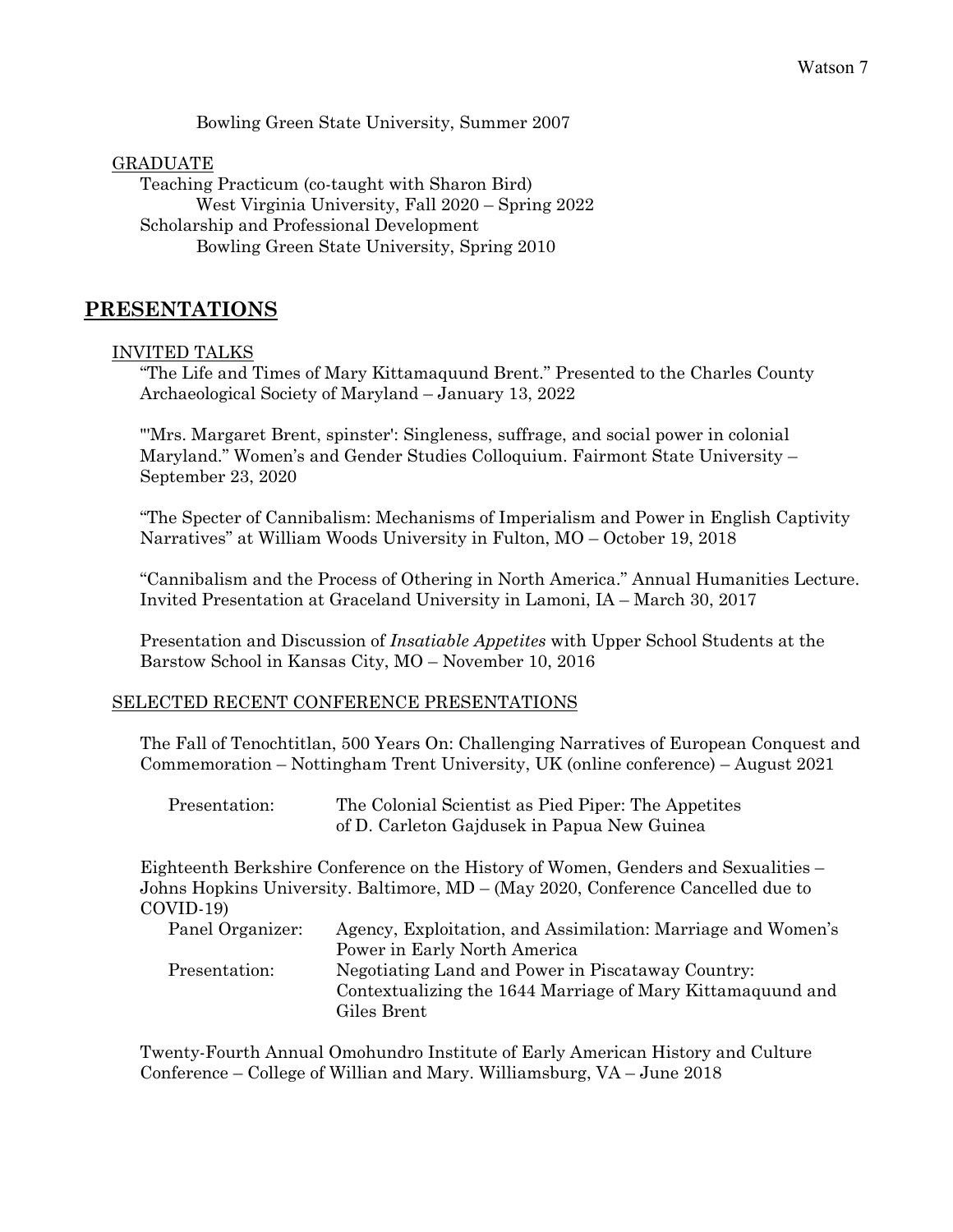| Panel Organizer:                                   | Sex, Spinsters, and Scandal: Marriage and Power in the Greater<br>Chesapeake                                                                                                                                                                                                                          |
|----------------------------------------------------|-------------------------------------------------------------------------------------------------------------------------------------------------------------------------------------------------------------------------------------------------------------------------------------------------------|
| Presentation:                                      | Margaret Brent, Spinster:' Marital Status, Catholic<br>Identity, and Power in Colonial Maryland.                                                                                                                                                                                                      |
| Presentation:                                      | (En)Gendering the Atlantic World – New York University. New York, NY – April 2018<br>Mary Kittamaquund's Body: Negotiating Sex, Diplomacy, and<br>Religion in Early Colonial Maryland                                                                                                                 |
| $UK - March 2017$                                  | Pocahontas and After - Eccles Center for American Studies at the British Library. London                                                                                                                                                                                                              |
| Presentation:                                      | Sexual Diplomacy and Anglo-Indian Relations in Early Colonial<br>Maryland: Mary Kittamaquund and the Brent Family                                                                                                                                                                                     |
| $-$ June $2015$                                    | Cannibalism in the Early Modern Atlantic – University of Southampton. Southampton, UK                                                                                                                                                                                                                 |
| Presentation:                                      | Sex and Cannibalism: The Politics of Carnal Relations between<br>Europeans and American 'Anthropophagites'                                                                                                                                                                                            |
| Presentation:                                      | 1619: The Making of America – Norfolk State University. Norfolk, VA – September 2013<br>Cannibalism in Jamestown: Fascination, Fantasy, Fiction, and<br>Fact                                                                                                                                          |
| Presentation:                                      | Race, Gender, and Sexualities in the Atlantic World – Carolina Lowcountry in the Atlantic<br>World Program at the College of Charleston. Charleston, SC – March 2012<br>An Examination of Gender, Sex and Empire in the Discourse of<br>Cannibalism in the Late 15th and Early 16th Century Caribbean |
|                                                    | Tenth Annual Ohio Latin Americanist Conference - Bowling Green State University.                                                                                                                                                                                                                      |
| Bowling Green, OH - February 2011<br>Presentation: | Discursive Constructions of Cannibalism and Sodomy in the<br>Conquest of Mexico                                                                                                                                                                                                                       |
| Green, OH - March 2009                             | Latin American/Latino Studies Conference – Bowling Green State University. Bowling                                                                                                                                                                                                                    |
| Presentation:                                      | The Cannibal and the Conquistador: Gendered Anxieties<br>and Anthropophagy in the Conquest of Mexico                                                                                                                                                                                                  |
| 2008                                               | The Chimalpahin Conference 2008: Colonial and Post-Colonial Remembering and<br>Forgetfulness (III), Special Session on Gendered Empires - Enkidu Magazine and the<br>International Society for Cultural History and Cultural Studies. Mexico City, MX - October                                       |
| Presentation:                                      | 'I Laid My Hands on a Gorgeous Cannibal Woman:' Cannibalism,<br>Gender, and Sex, in the 'Discovery' of the Americas                                                                                                                                                                                   |
|                                                    | The Four Corners of the Atlantic, 1500-2000, Interdisciplinary Atlantic Studies Workshop -                                                                                                                                                                                                            |

University of Michigan and Michigan State University. Ann Arbor & Lansing, MI – May 2007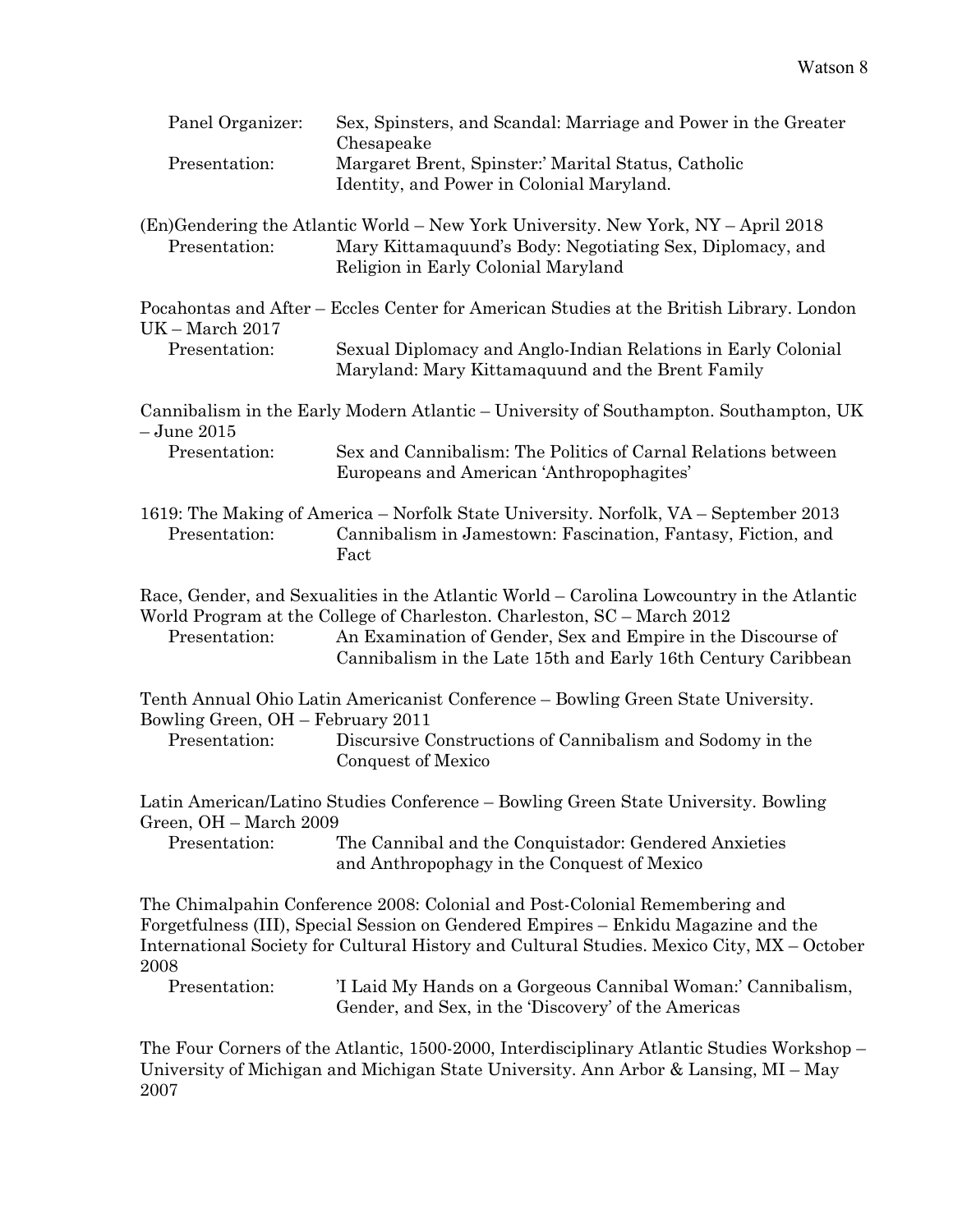Presentation: Representing the Cannibal: Gender and Cannibalism in the New World

### MEDIA AND COMMUNITY PRESENTATIONS

Co-moderated online discussion of *To Feast on Us as Their Prey: Cannibalism and the Early Modern Atlantic* (with Rachel Herrmann, Cardiff University). Reddit Ask Historians (r/AskHistorians) "Ask Me Anything (AMA)," March 11, 2019. https://www.reddit.com/r/AskHistorians/comments/azt0aa/im\_dr\_rachel\_herrmann\_ill\_b e\_back\_today\_march/

- Public Reading for Corpus Verbum Performance Series in Kansas City, MO July 1, 2018
- Public Reading for Corpus Verbum Performance Series in Kansas City, MO August 18, 2017

Podcast Interview by James Esposito with New Books Network (sponsored by Amherst College Press) – Available at http://newbooksnetwork.com/kelly-watson-insatiableappetites-imperial-encounters-with-cannibals-in-the-north-atlantic-world-nyu-press-2015/

## SELECTED CAMPUS PRESENTATIONS

- "'Things which seame incredible': Cannibalism in Jamestown, 1609-1610." Keynote Lecture for Student Scholar Day – Avila University – April 2019
- "Embodied Encounters between Europeans and Native Americans in the Early Modern Atlantic World." Distinguished Scholar Presentation – Avila University – April 2018
- "Women and Gender in Genre Fiction." Roundtable discussion Avila University November 2017
- "Sexual Diplomacy and Anglo-Indian Relations in Early Colonial Maryland: Mary Kittamaquund and the Brent Family" – Presentation to College of Liberal Arts and Social Sciences Faculty Scholarship Workgroup – February 2017
- "Cannibalism and Imperial Power in Colonial North America" Avila University, College of Liberal Arts and Social Sciences Scholarship Spotlight – November 2015

### EVENTS/TALKS/WORKSHOPS ORGANIZED

Center for Women's and Gender Studies / Women's Resource Center "(IMO) In My Opinion: Lunch and Learn Series," Co-organizer – Fall 2021-

Women's and Gender Studies/Hodges Hall Open House, Co-organizer – September 2021

- Women's History Month Film Screening and Discussion of *Seeing Allred*. Avila University March 2019 (co-organized with Ashley Fansher and Leslie Dorrough Smith).
- Hope House and MOCSA (Metropolitan Organization to Counter Sexual Assault) Workshop on Victim's Services. Avila University – October 2018 (co-organized with Hope House, MOCSA, and Sara Eckinger).
- Women's History Month Lecture. "What Does it Mean to Be a Life Unworthy of Living? Gender, Sterilization, and Nazi Germany" by Rachel Dean-Ruzicka (Georgia Institute of Technology). Avila University – March 2018 (co-organized with Leslie Dorrough Smith and Kelly Minerva).
- "Walk a Mile in Her Shoes" Event. Avila University Fall 2017 (Assisted senior history major Jade Calloway).
- Women's History Month Film Screening and Discussion of *The Price of Sex.* Avila University – March 2017 (co-organized with Leslie Dorrough Smith and Kelly Minerva. Guest Speaker Sara Eckinger).